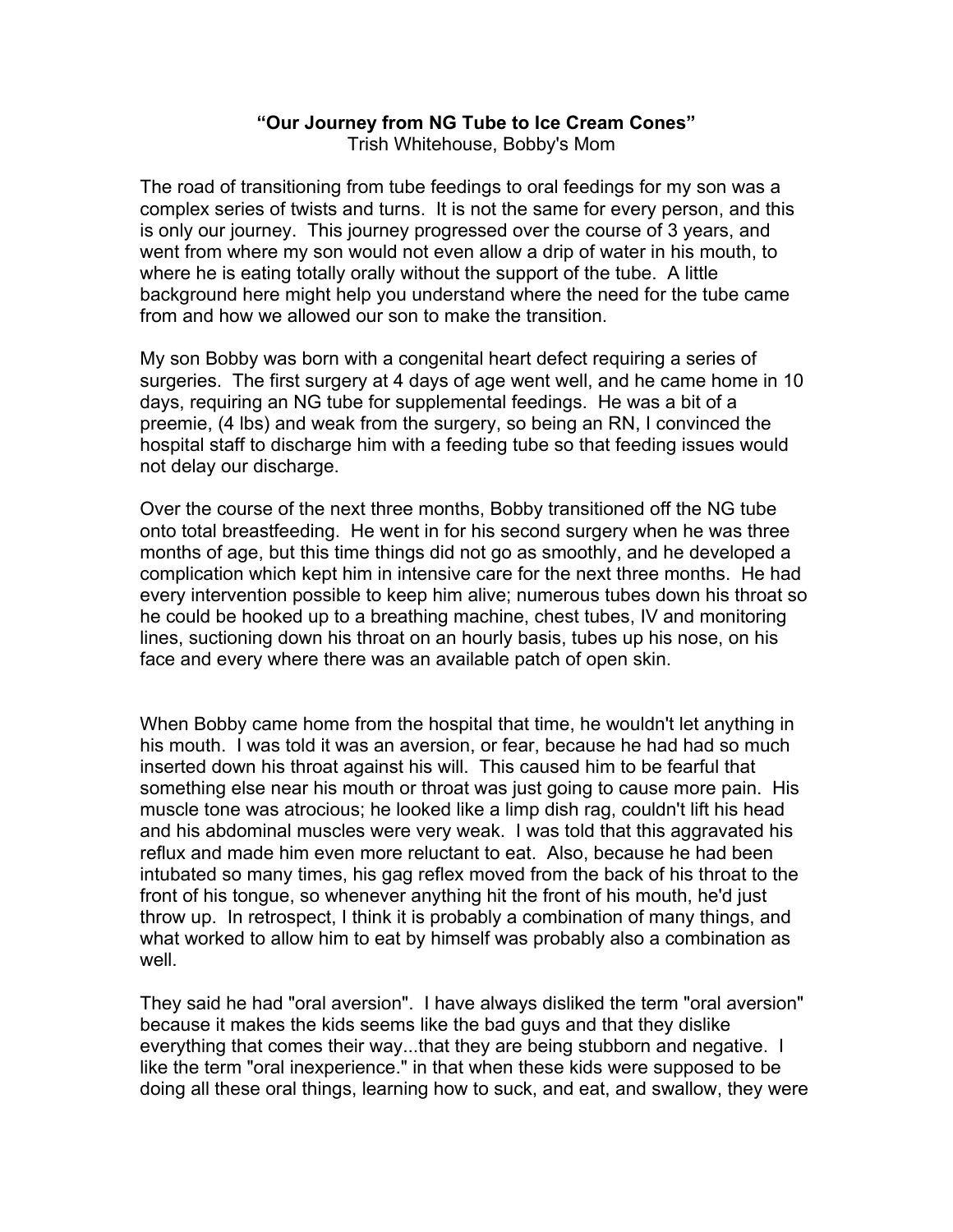busy keeping themselves alive. So they don't have the experience that other healthy kids have, and they have to learn it all from the beginning. That always helped a lot when I was confronted with people telling me that he was just being stubborn, that it was all "behavioral", and that if I just starved him, he'd eat. He couldn't eat! Goodness knows I tried that;, went for two days without anything, but it did nothing but make me a nervous wreck and put tremendous pressure on him.

The very first few months after discharge the only thing he could do was mouth a metal measuring cup. It was very smooth, and I think he choose this because there was no chance of getting a frightening texture in his mouth. He would also only do this in the bath...something about the water helped calm him to a point where he could accept things orally that otherwise he wouldn't touch. I used a reclining tub because at 18 months he still could not sit up unassisted. We tried to put different tastes and flavors on that measuring cup, but he'd gag or throw up and toss the cup out of the tub on the floor. One day he'd accept something and the next day he totally refused it.. By following his lead, I learned what he liked, and he learned to trust that I would not push past where he was comfortable.

It was a very long process, but little by little, and I do mean little, he started to put things in his mouth. It was a cup here, a toy there, a toothbrush with a tooth paste he liked (but only that one flavor), and I tried food, but it was useless. At about 9 months of age, 6 months after he left the hospital, he took his first sip of anything. I had made a cup with a wedge cut out of it for his nose to fit in so he could breathe, and he would stick his tongue in the breastmilk and lap it up like a little kitten. I think having the control of putting his own tongue in the milk and not having it come at him helped him feel safe enough to continue trying. It had to be freshly pumped breastmilk, because if it was any other taste he would push it away. Most times I had to offer the cup to him only after he had his diuretic, because other times he wasn't motivated enough to touch it. But it was a starting point. I started to believe at this point, that because he had allowed 5 or 10 cc of breastmilk into his mouth (1 or 2 teaspoons) he would be able to drink all that he needed if only he had the motivation. I had no idea how long the whole process would take and how much more he needed to learn before that was possible.

At this point, Bobby was still on a continuous drip of breastmilk at 30cc/hr, day and night. In order for him to have a feeling of hunger and satiety, we needed to get him on a bolus schedule so that his stomach would stretch when it was full, signaling satiety, and when it was empty, it would trigger a feeling of hunger.

But getting him onto a bolus schedule from a continuous drip felt like which was pure torture because it was so slow. I could raise the drip only by about 5 cc every couple of days, and he'd throw up anyway, but most of the days were more better than they were bad, so we kept going. Our highest volume with the NG tube was about 5 ounces every three or four hours. After we had a Gtube, I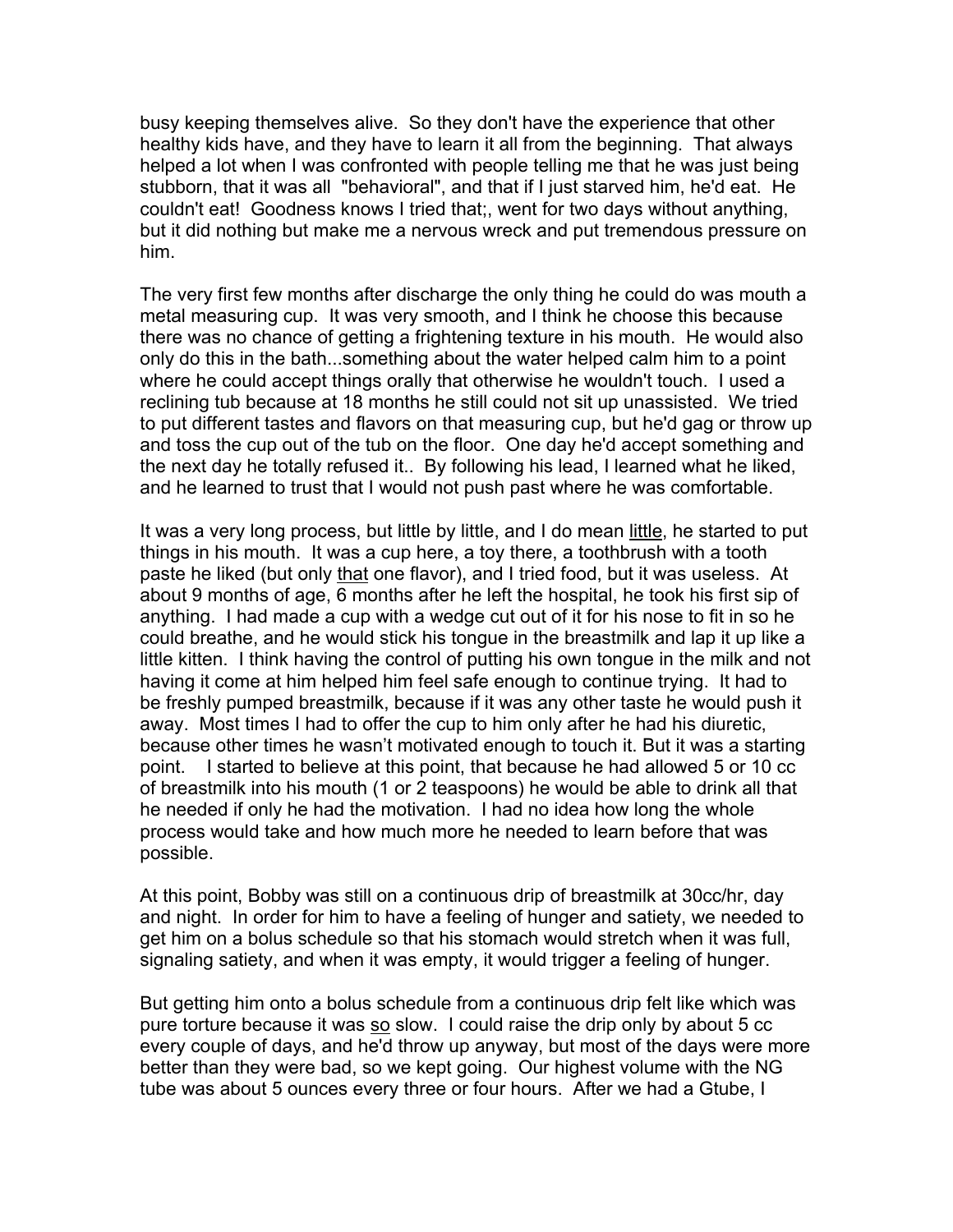could go up to 8, 10, 12 ounces, though again in retrospect, I think they were a little too high and aggravated his reflux again. All along with the boluses, we were trying to give him food by mouth that only HE wanted, clearly asked for and invited. We never did the purees, because he would push the spoon away, and throw up. For some reason, purees were too threatening for him. He had to put the things in his mouth by himself, so it was a progression of handing him things that he would hold and lick; teething biscuits, crusts of pizza, anything where a piece of it would not break off. If a bit did break off accidentally, I bet you can guess what would follow next...he'd throw up. Looking back I don't know how I made it through with my sanity in tact. I would hold my breath with every bolus and every piece of food he mouthed and pray he wouldn't throw up. But a lot of times he did anyway.

Next, we moved to the high chair and tried to bolus him there while he was playing with food, so he could make the connection between high chair/eating/full, but he couldn't sit still long enough for me to finish the bolus. (He still can't) He'd throw up if he was playing with food and got some in his mouth while simultaneously getting a tube feeding. We always had to do the oral food play on an empty stomach. We played with crumbs on the highchair which was a big leap for us, because he'd get some on his hands and try to wipe it off (he had a tactile sensitivity as well) and eventually he'd get his hand to his mouth by mistake and get some in. At first he just tried to get the crumbs out, which put more in, but eventually it all helped to desensitize his mouth to food and textures. He liked to mouth Ritz crackers and pretzels, and they were less threatening because they would just melt in his mouth. He hated lollypops, Popsicles, anything that usually works, and I'm not sure why because he loves them now. At the time, I just listened to him, trusted his choices, and didn't push what was "supposed to" work if it didn't. But I kept handing him anything I had, asked my other kids eat in front of him constantly and had him join us at every meal at the table even though he wouldn't eat a thing, and we plodded along.

Then , with help from our team, we started the "appetite challenges". We would either delay a tube feeding by an hour, and see if that helped to increase his interest, or skip it all together and make it up on the night drip a little. We were on a meal, snack, meal, snack, meal schedule by tube, to set his body up for the way it was supposed to be whenever he would really eat. Some days were great, some days were awful and I couldn't get it all in him. But we eat different amounts every day as adults, and I had to learn that tubefed kids are no different. So I started to learn his cues for being too full, such as arching and fussiness, and stopped the bolus for a while to give him a break. That was a hard one for me, because I wanted to get a specific amount in his in order to feel like it was working...whatever "working" is. But we are so used to numbers and amounts with our tube fed kids that it is hard to see them as a person with feelings after a while.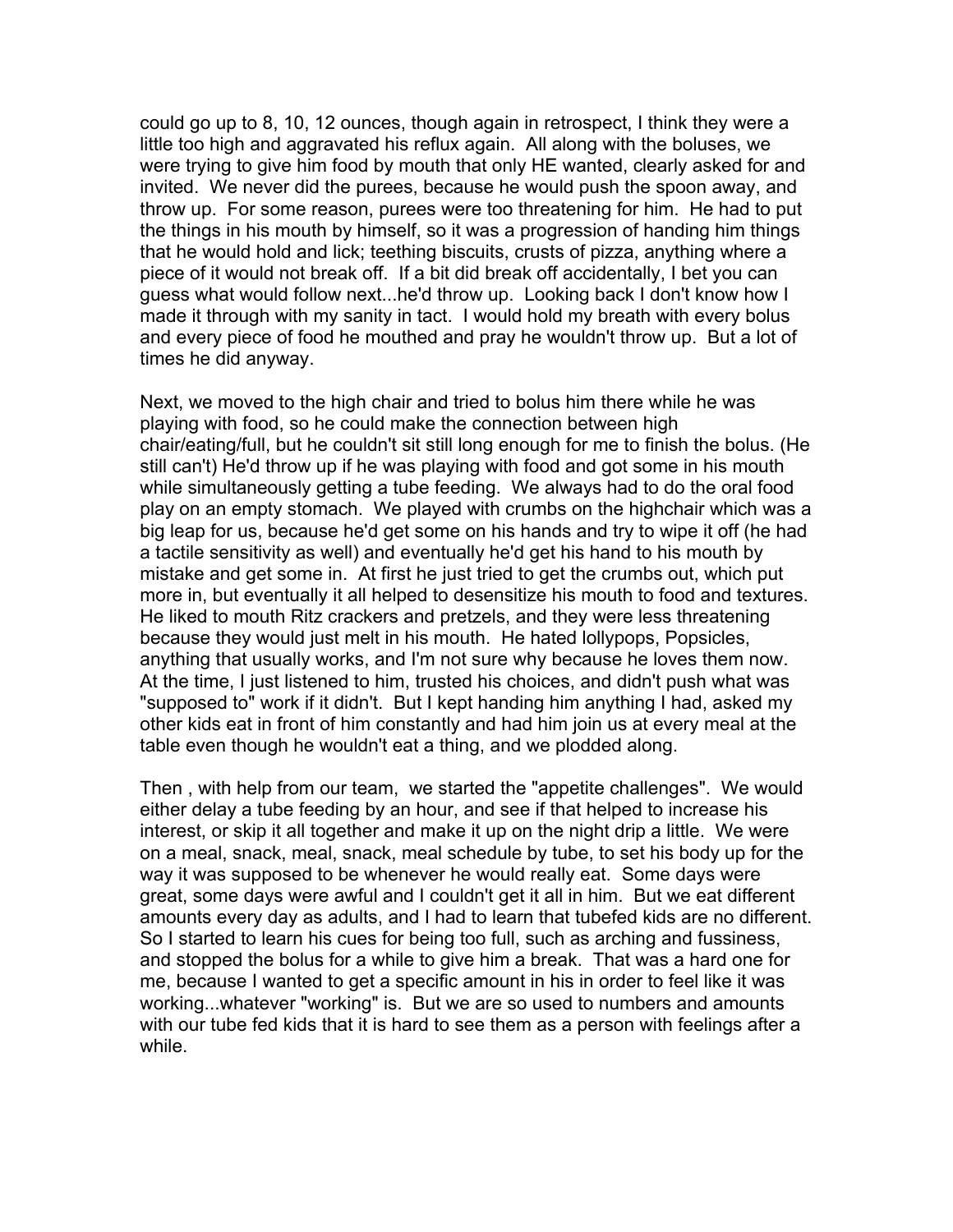Each time we did an appetite challenge, I'd see something. Maybe he'd start to take a food he hadn't before...and he'd get it on his hand, or maybe he'd even mouth it. Sometimes I'd see big changes, like he'd eat something and not choke. Sometimes I'd see him actually pick up a toy or a spoon and let something with a flavor get into his mouth. As we progressed with these challenges, I'd see him eat something I could actually count as volume and I'd have to cut back on the bolus I was supposed to be giving him afterwards. Sometimes I'd have a big smile plastered on my face because he'd do so well, and sometimes I'd be in tears because I was so discouraged. But we kept at it, getting support to do it this way. Higher pressured, behavorially based feeding clinics enticed me but it always felt right for me to do it this way. Trust is a big issue for Bobby, and I worked very hard to regain his trust after he had, by necessity, been "abused" so many times in the hospital from medical interventions. I was not going to jeopardize that trust by forcing him to do what he clearly did not want to, or was not able to do at that time.

We always limited the appetite challenges...they would be for one meal, or for two days, or over a weekend...so that they didn't stress me out. That way I knew there was an end to it all and he wouldn't lose a huge amount of weight if we were skipping meals. So, after doing this for what seemed like an eternity, he finally started chewing. At first again, (nothing happened quickly with him) he would chew something and spit it out. Maybe some of it made it down his throat, who knows? Most of it wound up on his hands and face, but even that was an improvement from where we had started. But then over time the pieces started to disappear from a cracker and wouldn't be spit out, or I'd wonder where a bit of an apple had gone. (I actually looked under couch cushions and under the bed to make sure he really did eat a piece!) He started to insist on a carrot if my older child was eating one, and I'd make a face thinking "Sure, a carrot", but to my surprise he'd take a bite. The older kids were very important in this whole process because he just wanted to be like them and they included him in everything just as if he were an oral eater. They would hand him things I would never have thought he'd care about, and to my amazement, he'd at least take a lick.

But it was about 2 years into this whole thing, 2 long years, when he just started to swallow. I was shocked. Now we were seeing volume disappear...even difficult foods such as, nuts, whole carrots, pastas, cheese, apple slices...he would only like certain things and be wary of something new, but I kept putting something novel on his tray which he'd throw off most of the time. Maybe one day after seeing that item on his tray regularly for 6 months, I guess he got tired of throwing it off, and he'd try it. Now he eats a lot of foods. A lot! He'll try almost anything...salads, vegetables, sandwiches, pizza, he drinks from a straw, cup, he'll play with a bottle, though he skipped that suckle stage, he puts all kinds of things in his mouth with no gagging, and I can't remember the last time I saw him throw up.